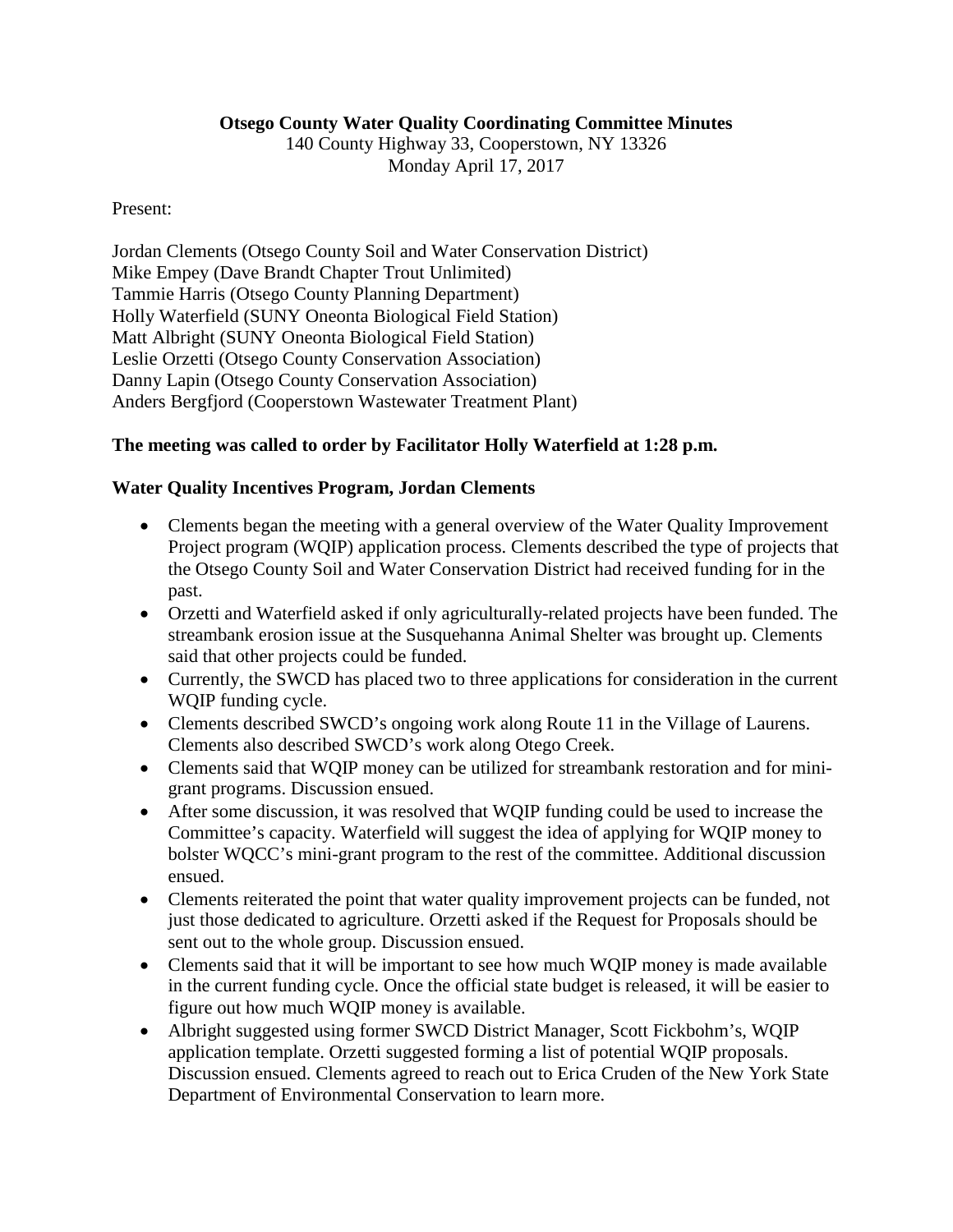- Clements reported that he has been trying to get more County support for various water quality projects. Clements has also been in contact with certain beer companies who are looking to implement water quality projects. Clements described potential projects which could be implemented using beer company funds.
- Orzetti and Clements discussed additional watershed studies that could be conducted in the Butternut Creek watershed.
- Orzetti asked if water quality parameters could be included in the study in addition to the watershed's physical characteristics. Discussion ensued.
- Albright asked if the Butternut Study would be similar to other large-scale sampling initiatives carried out in the County. Clements provided clarification.
- Additional discussion on how best to incorporate water quality studies into WOIP proposals ensued. The committee proceeded to discuss other watersheds in need of study. Waterfield and Albright brought up the Cherry Valley Creek watershed. Clements said that the Butternut Creek study was funded due, in part, to the presence of hellbender salamanders in the creek.
- Empey suggested studying the Elk Creek watershed. Clements said that studies in highpriority watersheds are typically funded.
- Orzetti asked how many high-priority watersheds there are in the county. The Committee responded that there were approximately 8-10. Albright suggested focusing on slightly to moderately degraded systems so that benefits can be made apparent.
- Clements suggested focusing on streambank restoration, riparian buffer planting, and flood attenuation practices.
- Albright said he could review the Priority Waterbodies List to verify. Orzetti requested clarification. Albright obliged. Additional discussion ensued.
- Waterfield asked about how the size of WOIP funding awards is determined. Clements responded that the Priority Waterbodies List, in part, dictates the amount of funding awarded.
- Orzetti suggested focusing mainly on watershed studies. Substantial discussion ensued.
- Waterfield and Albright suggested having increased attendance from state agencies at WQCC meetings. Empey asked about the Butternut Valley Alliance attending WQCC meetings.
- Empey brought forth discussion on the fishing derby which the BVA and the Dave Brandt Chapter of Trout Unlimited will be hosting at Copes Corners Park. Discussion ensued.
- Albright said the Biological Field Station can help with water quality lab analysis and sampling support. Clements said WQIP funding can be used to cover sampling-related costs. Orzetti said OCCA's Citizen Monitoring Program can be used to aid sampling efforts. Discussion ensued.
- After much discussion, Clements said he would reach out to the DEC. Orzetti and Clements discussed reaching out to elected officials to obtain buy-in on key projects.
- Orzetti brought forth discussion on Otsego Lakes Festival mailing efforts. There was discussion on the Cooperstown Chamber of Commerce having OCCA's name on the mailing and on contacting Senator Seward.